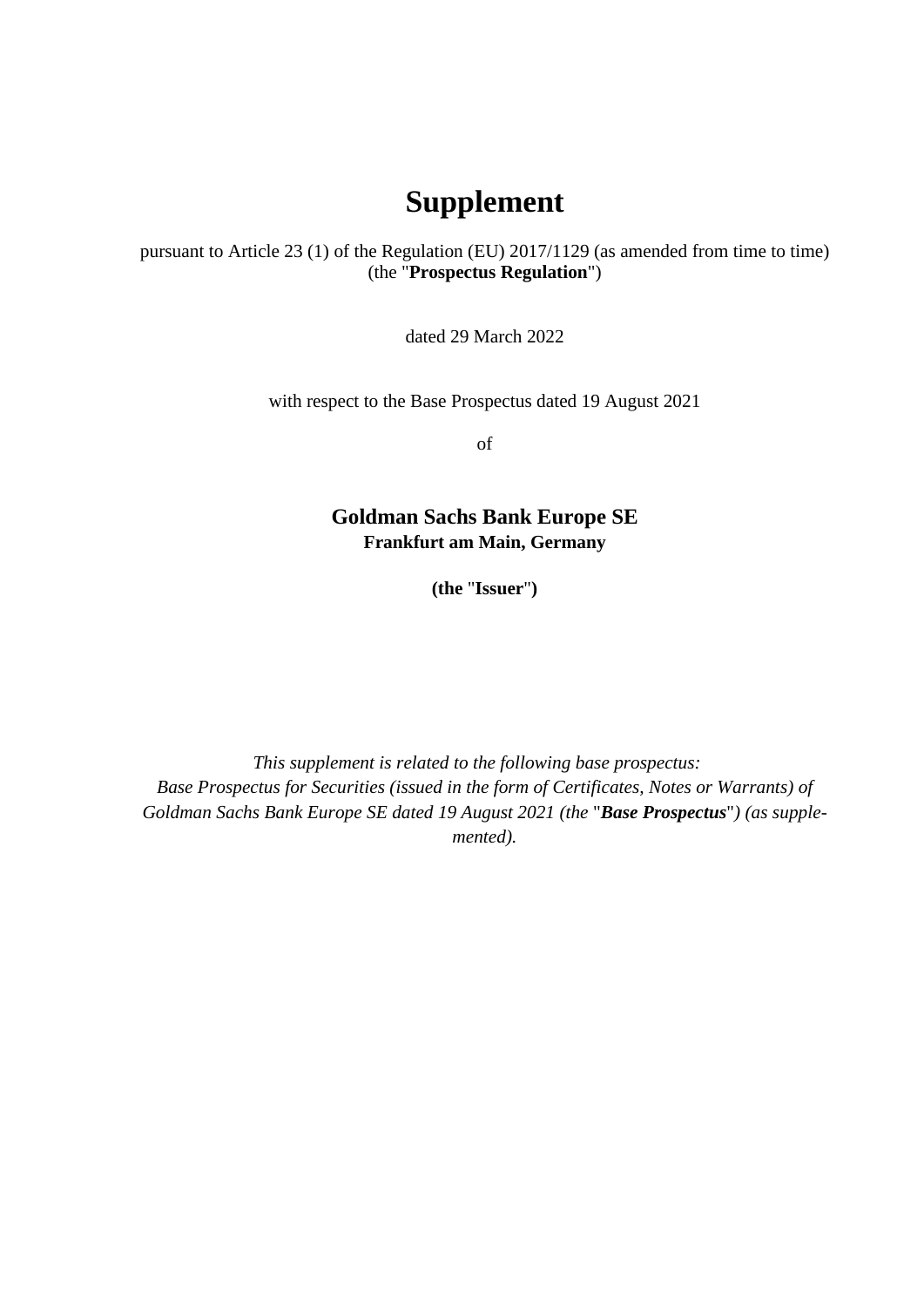The significant new factor resulting in this supplement (the "**Supplement**") to the Base Prospectus is a decision of the issuer dated 28 March 2022 to extend the pricing in the secondary market in the case of Mini Future Warrants or Turbo Certificates, Open-End Turbo Warrants or Trader Certificates, Turbo Warrants and Factor Certificates and, in connection with such, an adjustment of the risk factors in the Base Prospectus.

Due to this Supplement the information contained in the Base Prospectus (in the form as lastly supplemented) shall be supplemented as follows:

*1. In the Base Prospectus the seventh paragraph under "Risk of a total loss in the case of the occurrence of a Knock-Out Event" in subsection "2.11. Product No. 11. Risk factors applicable to Mini Future Warrants or Turbo Certificates" of section "II. Risk Factors" on page 26 shall be replaced as follows:* 

"Security Holders should note that no continuous bid and ask prices may be quoted for the Mini Future Warrants or Turbo Certificates on the secondary market by Goldman Sachs between the occurrence of a Knock-Out Event and the phase during which the Knock-Out Reference Price is determined. A Knock-Out Event can only occur during regular trading hours of the Underlying. However, it is possible that an indicative Knock-Out occurs outside of the regular trading hours of the Underlying. The indicative Knock-Out is determined on the basis of different price indicators than the official price references of the Underlying. In this case, Goldman Sachs plans to continue to quote bid prices and Security Holders may therefore generally continue to have the opportunity to sell Securities. However, Goldman Sachs will no longer provide ask prices during the phase of the indicative Knock-Out. Furthermore, Goldman Sachs is under no legal obligation to quote bid prices in the event of an indicative Knock-Out. Therefore, Security Holders should not rely on being able to buy or sell the Mini Future Warrants or Turbo Certificates at any time or to sell them at an appropriate price. The bid and ask prices provided by Goldman Sachs may differ significantly from the fair value or the price of the Securities to be expected economically (for the risks associated with the pricing, see also "6.3. Risk related to the pricing of the Securities").

If Goldman Sachs quotes bid prices on the secondary market for the Mini Future Warrants or Turbo Certificates during the period of an indicative Knock-Out, Security Holders should note that, depending on the further performance of the Underlying, these bid prices may be lower than the Knock-Out Settlement Amount to be paid by Goldman Sachs to the Security Holders in the event of the occurrence of a Knock-Out Event. Therefore, to the extent that a Security Holder sells its Securities in the secondary market during the phase of the indicative Knock-Out, the proceeds may be less than the amount that the Security Holder would have received as Knock-Out Settlement Amount in the case of the occurrence of a Knock-Out Event. Furthermore, it should be noted in connection with the determination of an indicative Knock-Out by Goldman Sachs that it cannot be concluded from this determination that a Knock-Out Event will actually occur with respect to the Mini Future Warrants or Turbo Certificates, as a result of which the term of the Mini Future Warrants or Turbo Certificates would be terminated. Whether a Knock-Out Event occurs as a result of which the term of the Mini Future Warrants or Turbo Certificates is terminated depends solely on the requirements for the occurrence of a Knock-Out Event as set out in the relevant Final Terms."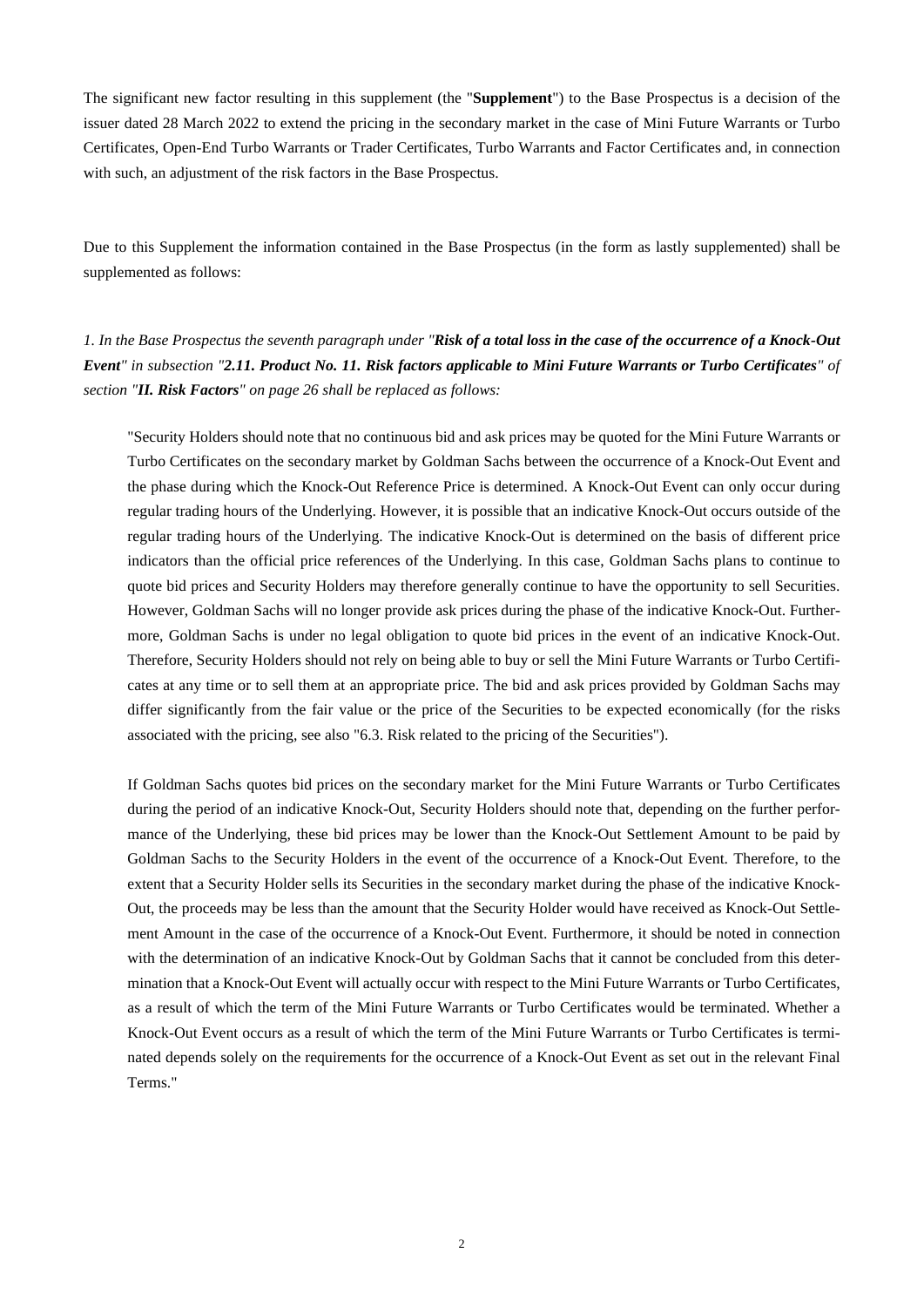*2. In the Base Prospectus the sixth paragraph under "Risk of a total loss in the case of the occurrence of a Knock-Out Event" in subsection "2.12. Product No. 12. Risk factors applicable to Turbo Warrants" of section "II. Risk Factors" on page 31 shall be replaced as follows:* 

"A Knock-Out Event can only occur during regular trading hours of the Underlying. However, it is possible that an indicative Knock-Out occurs outside of the regular trading hours of the Underlying. The indicative Knock-Out is determined on the basis of different price indicators than the official price references of the Underlying. In this case, Goldman Sachs plans to continue to quote bid prices and Security Holders may therefore generally continue to have the opportunity to sell Securities. However, Goldman Sachs will no longer provide ask prices during the pase of the indicative Knock-Out. Furthermore, Goldman Sachs is under no legal obligation to quote bid prices in the event of an indicative Knock-Out. Therefore, Security Holders should not rely on being able to buy or sell the Turbo Warrants at any time or to sell them at an appropriate price. The bid and ask prices provided by Goldman Sachs may differ significantly from the fair value or the price of the Securities to be expected economically (for the risks associated with the pricing, see also "6.3. Risk related to the pricing of the Securities").

In connection with the determination of an indicative Knock-Out by Goldman Sachs it should be noted that it cannot be concluded from this determination that a Knock-Out Event will actually occur with respect to the Turbo Warrants, as a result of which the term of the Turbo Warrants would be terminated. Whether a Knock-Out Event occurs as a result of which the term of the Turbo Warrants is terminated depends solely on the requirements for the occurrence of a Knock-Out Event as set out in the relevant Final Terms."

*3. In the Base Prospectus the sixth paragraph under "Risk of a total loss in the case of the occurrence of a Knock-Out Event" in subsection "2.13. Product No. 13. Risk factors applicable to Open End Turbo Warrants or Trader Certificates" of section "II. Risk Factors" on page 33 shall be replaced as follows:* 

"A Knock-Out Event can only occur during regular trading hours of the Underlying. However, it is possible that an indicative Knock-Out occurs outside of the regular trading hours of the Underlying. The indicative Knock-Out is determined on the basis of different price indicators than the official price references of the Underlying. In this case, Goldman Sachs plans to continue to quote bid prices and Security Holders may therefore generally continue to have the opportunity to sell Securities. However, Goldman Sachs will no longer provide ask prices during the phase of the indicative Knock-Out. Furthermore, Goldman Sachs is under no legal obligation to quote bid prices in the event of an indicative Knock-Out. Therefore, Security Holders should not rely on being able to buy or sell the Open End Turbo Warrants or Trader Certificates at any time or to sell them at an appropriate price. The bid and ask prices provided by Goldman Sachs may differ significantly from the fair value or the price of the Securities to be expected economically (for the risks associated with the pricing, see also "6.3. Risk related to the pricing of the Securities").

In connection with the determination of an indicative Knock-Out by Goldman Sachs it should be noted that it cannot be concluded from this determination that a Knock-Out Event will actually occur with respect to the Open End Turbo Warrants or Trader Certificates, sas a result of which the term of the Open End Turbo Warrants or Trader Certificates would be terminated. Whether a Knock-Out Event occurs as a result of which the term of the Open End Turbo Warrants or Trader Certificates is terminated depends solely on the requirements for the occurrence of a Knock-Out Event as set out in the relevant Final Terms."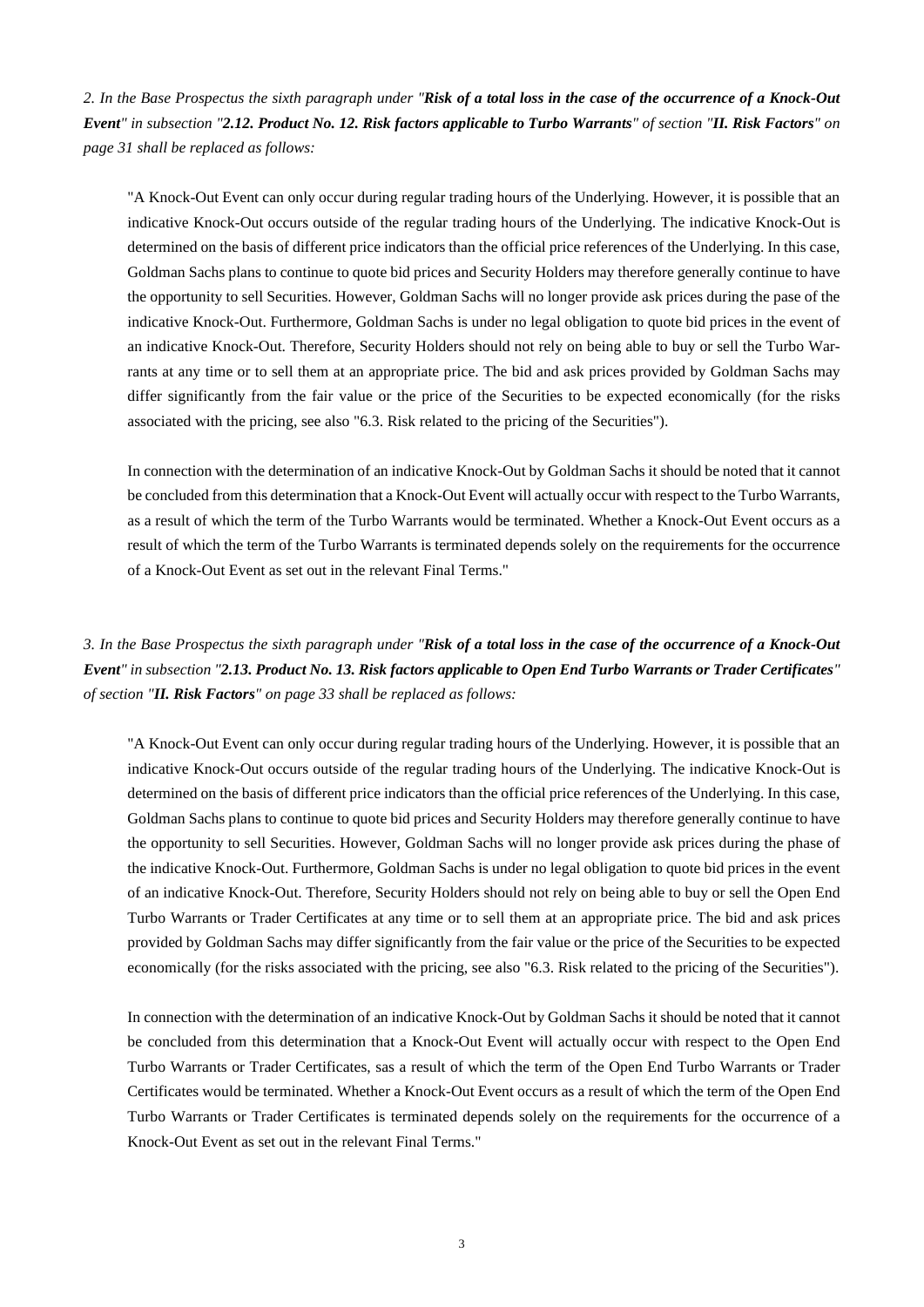*4. In the Base Prospectus the fourth paragraph under "Risks in the case of the occurrence of a Stop-Loss Event" in subsection "2.14. Product No. 14. Risk factors applicable to Factor Certificates" of section "II. Risk Factors" on page 38 shall be replaced as follows:* 

*"Security Holders should note that no continuous bid and ask prices are quoted for the Factor Certificates by Goldman Sachs between the occurrence of a Stop-Loss Event and the phase during which the Stop-Loss Reference Price is determined. A Stop-Loss Event can only occur during regular trading hours of the Underlying. However, it is possible that an indicative Stop-Loss occurs outside of the regular trading hours of the Underlying. The indicative Stop-Loss is determined on the basis of different price indicators than the official price references of the Underlying. In this case, Goldman Sachs plans to continue to quote bid prices and Security Holders may therefore generally continue to have the opportunity to sell Securities. However, Goldman Sachs will no longer provide ask prices during the phase of the indicative Stop-Loss. Furthermore, Goldman Sachs is under no legal obligation to quote bid prices in the event of an indicative Stop-Loss. Therefore, Security Holders should not rely on being able to buy or sell the Factor Certificates at any time or to sell them at an appropriate price. The bid and ask prices provided by Goldman Sachs may differ significantly from the fair value or the price of the Securities to be expected economically (for the risks associated with the pricing, see also "6.3. Risk related to the pricing of the Securities").* 

*If Goldman Sachs quotes bid prices on the secondary market for the Factor Certificates during the period of an indicative Stop-Loss, Security Holders should note that, depending on the further performance of the Underlying, these bid prices may be lower than the Knock-Out Settlement Amount of the Factor Certificate to be paid by Goldman Sachs to the security holders in the event of the occurrence of a Knock-Out Event. Therefore, to the extent that a Security Holder sells its Securities in the secondary market during the phase of the indicative Stop-Loss, the proceeds may be less than the amount that the Security Holder would have received as Knock-Out Redemption Amount in the case of the occurrence of a Knock-Out Event. Furthermore, it should be noted in connection with the determination of an indicative Stop-Loss by Goldman Sachs that it cannot be concluded from this determination that a Stop-Loss Event and subsequently a Knock-Out Event will actually occur with respect to the Factor Certificates, which would terminate the term of the Factor Certificates. Whether a Stop-Loss Event and/or a Knock-Out Event occurs, as a result of which the term of the Factor Certificates is terminated, depends solely on the requirements for the occurrence of a Stop-Loss Event and/or the occurrence of a Knock-Out Event as set out in the relevant Final Terms."*